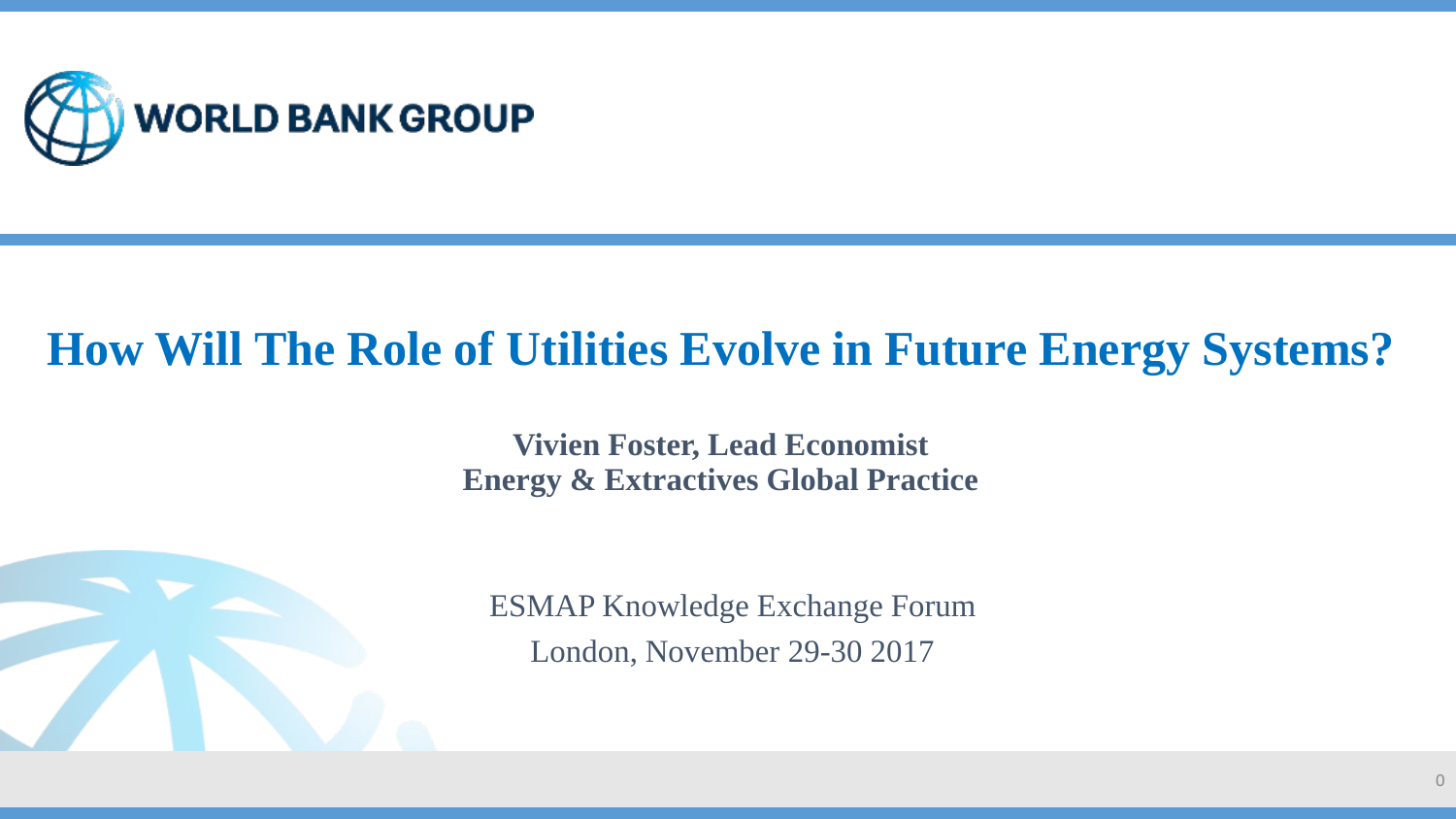### Easter Parades on Fifth Avenue, New York



**1900: No cars, just horses 1913: No horses, just cars**



Images: L, National Archive, www.archives.gov/research/american-cities/images/american-cities-101.jpg R, shorpy.com/node/204. Inspiration: Tona Sebi's keynote lecture at AltCar, Santa Monica CA, 28 Oct 2014, http://tonyseba.com/keynote-at-altcar-expo-100-electric-transportation-100-solar-by-2030/

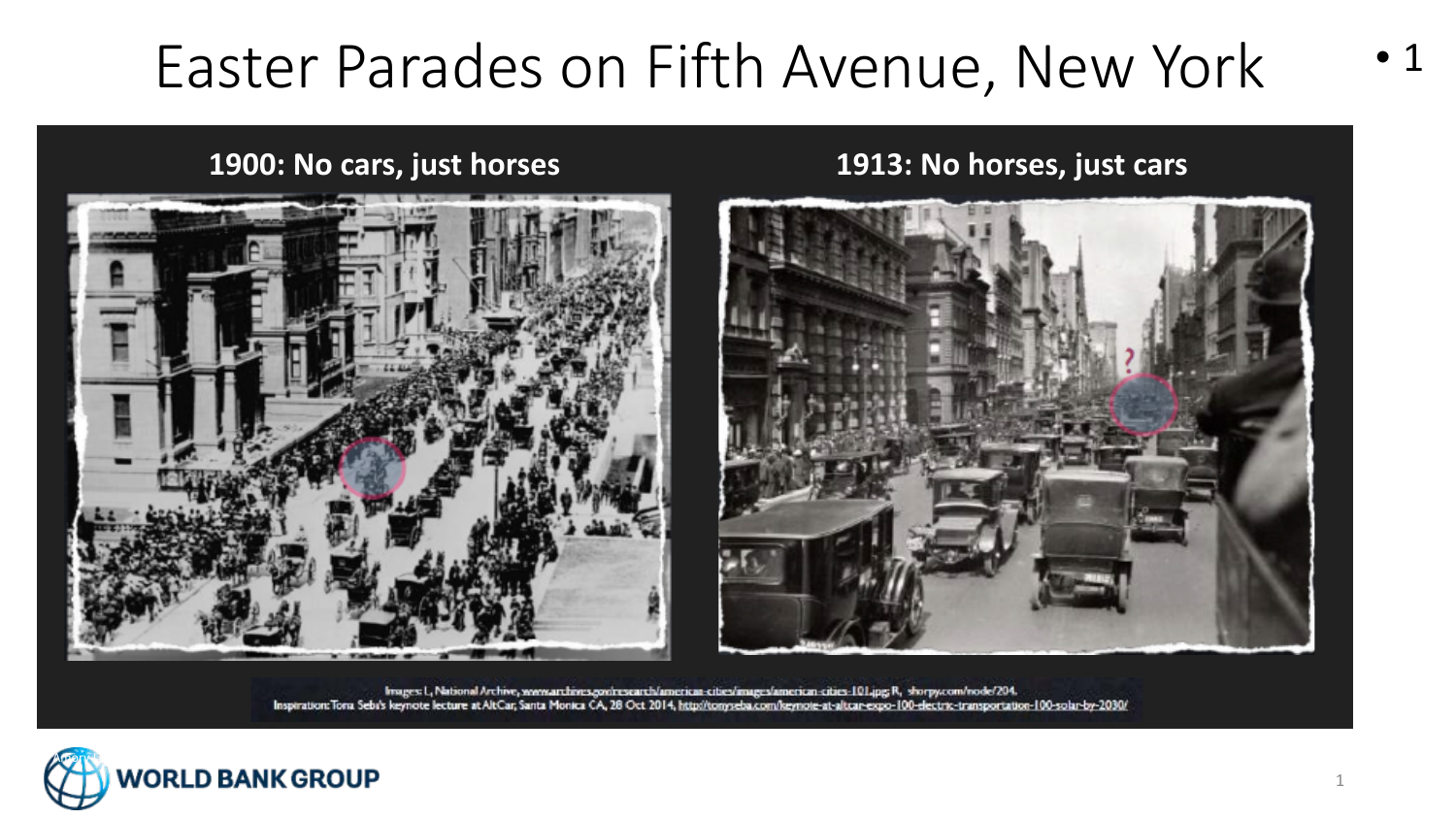### The new debate on Power Sector Reform

The time has come to start focusing: **more** on unleashing the transformational power of distributed generation; and **less** on traditional institutional reforms to fix ailing utilities?

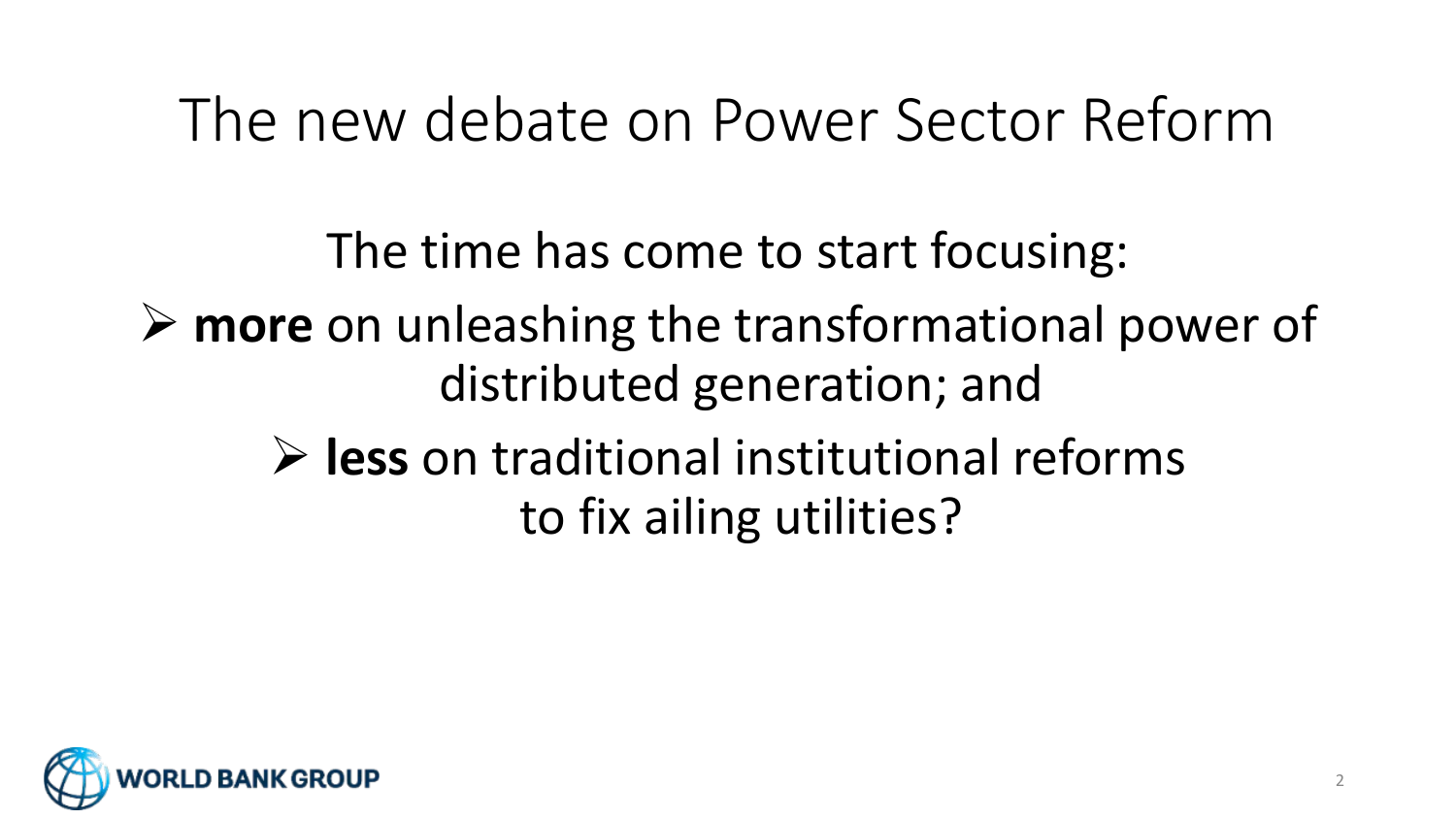### The new debate on Power Sector Reform

The time has come to start focusing: **more** on unleashing the transformational power of distributed generation; and **less** on traditional institutional reforms to fix ailing utilities?

Outcome of vote by 200+ World Bank Energy Staff May 2017 **For**: 50% **Against**: 50%

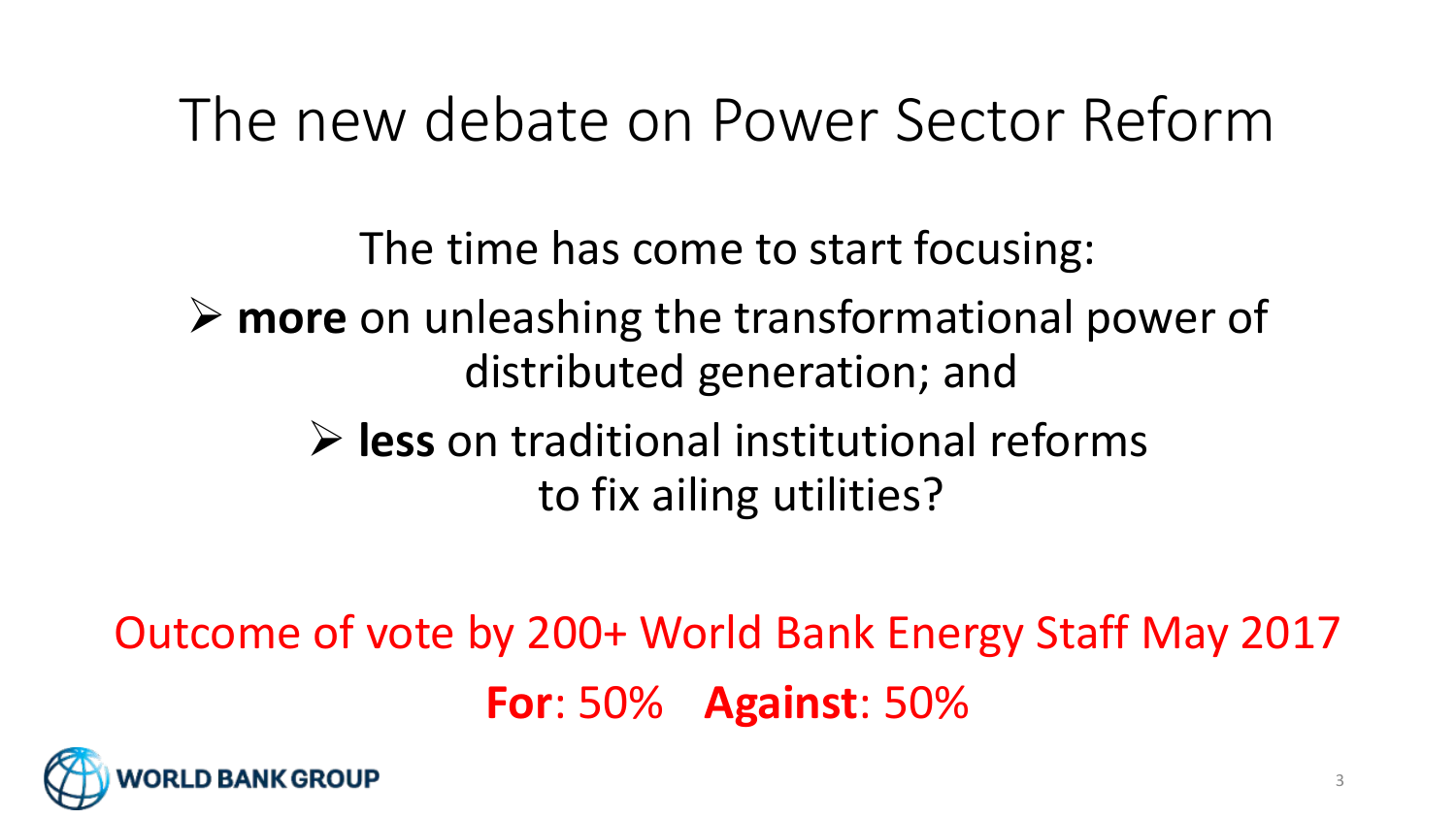# Disruptive technologies offer potential to transform power systems saving both money and carbon



- $\triangleright$  Rooftop solar
- $\triangleright$  Distributed generation
- $\triangleright$  Electricity storage
- Electric vehicles
- $\triangleright$  Advanced electronics
- $\triangleright$  Advanced metering
- $\triangleright$  Smart grids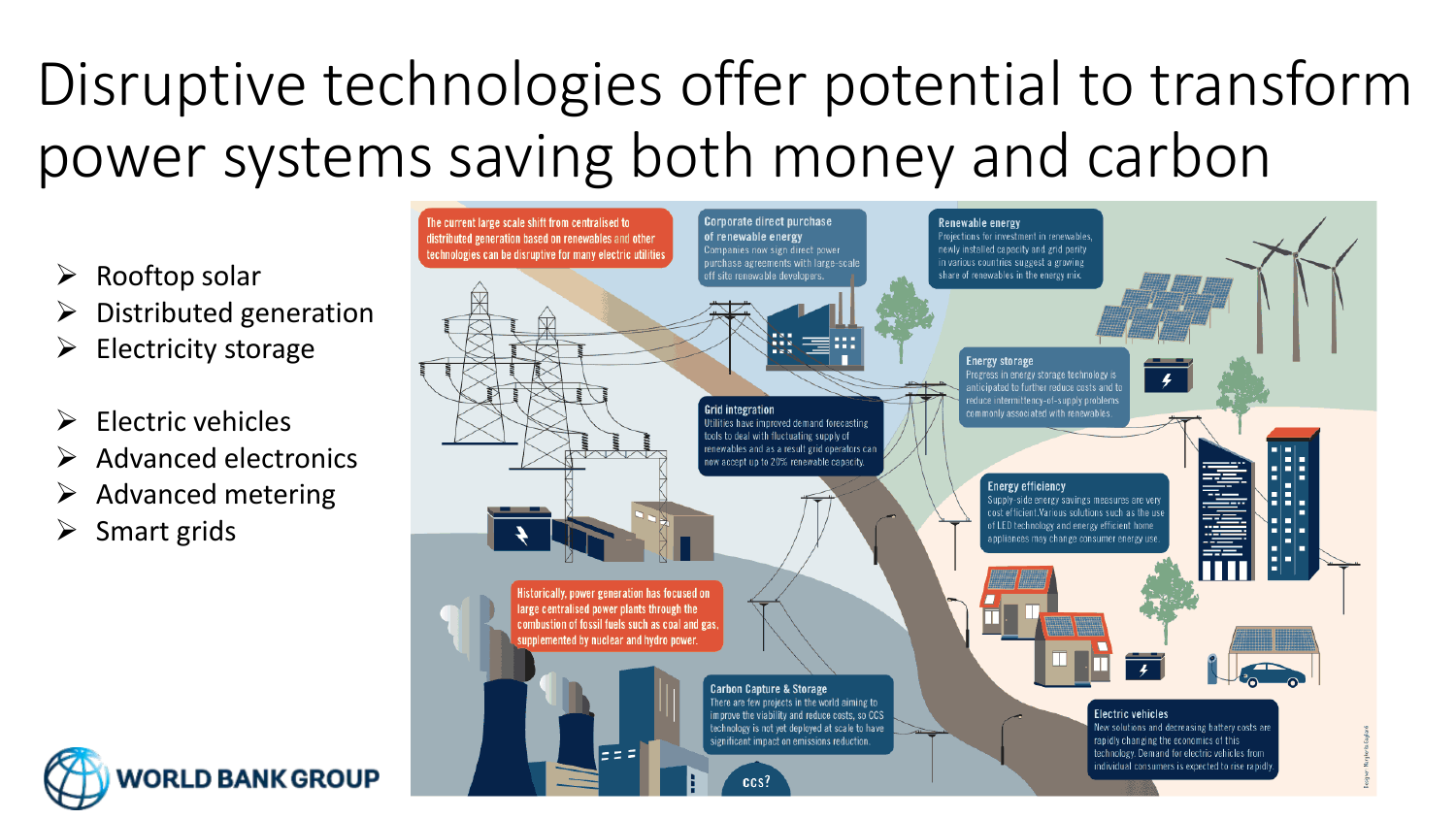# Unleashing this potential requires second wave of institutional and regulatory reforms

#### **ELECTRICITY PRICING**

- Volumetric charges no longer adequate
- Design charges that are more fully cost-reflective
	- By time-of-use and location
	- $\triangleright$  Symmetrical for injections and withdrawals
	- $\triangleright$  Based on use of peak coincident capacity
	- Tax users for 'public good' service provided by grid

#### **REGULATORY INCENTIVES**

- Introduce regulatory regimes with flexible incentives for innovation
	- Create forward-looking multi-year regimes
	- $\blacktriangleright$  Equalize incentives for OPEX and CAPEX
	- Provide outcome-based performance incentives
	- $\triangleright$  Incentivize innovations with longer-gestation periods
- Do automatic adjustment factors for forecast errors

#### **INSTITUTIONAL ROLES**

- Allocate institutional roles so to avoid conflicts of interest and abuse of market power
	- $\blacktriangleright$  Full financial and legal unbundling of distribution system operator, system planning and market platforms
	- Consider introduction of data hub or exchange to provide non-discriminatory access to consumer data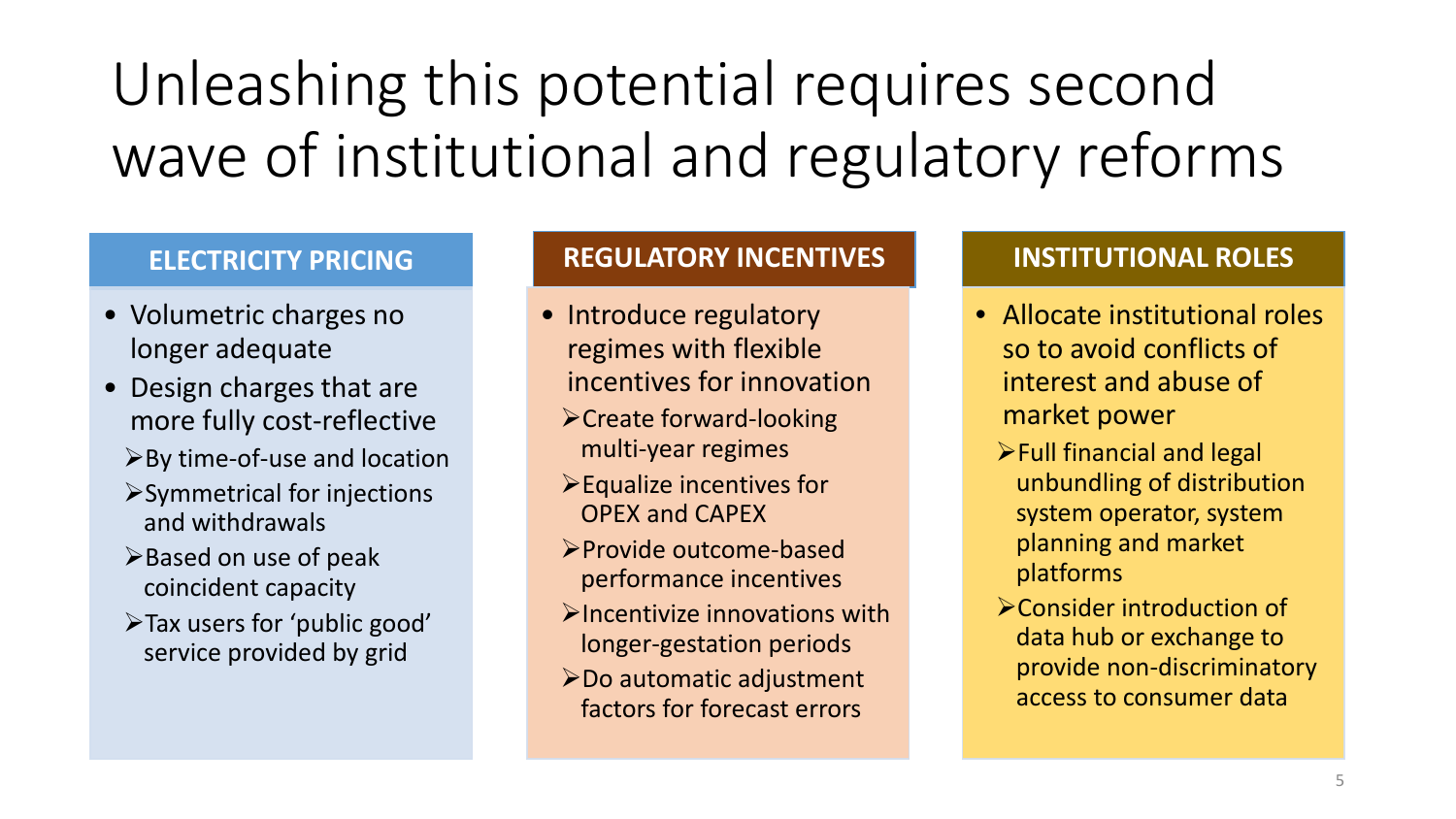# Developing countries have struggled to implement first wave of power sector reform

#### • **Regulation**

• Regulators fairly common but often lack capacity and independence

#### • **PSP in distribution**

• Tried by almost half of countries but still only affects a quarter of utilities

### • **Unbundling**

• Only one in three countries have fully unbundled distribution utilities

#### • **Power markets**

• Only one in five countries have power markets, typically larger middle income

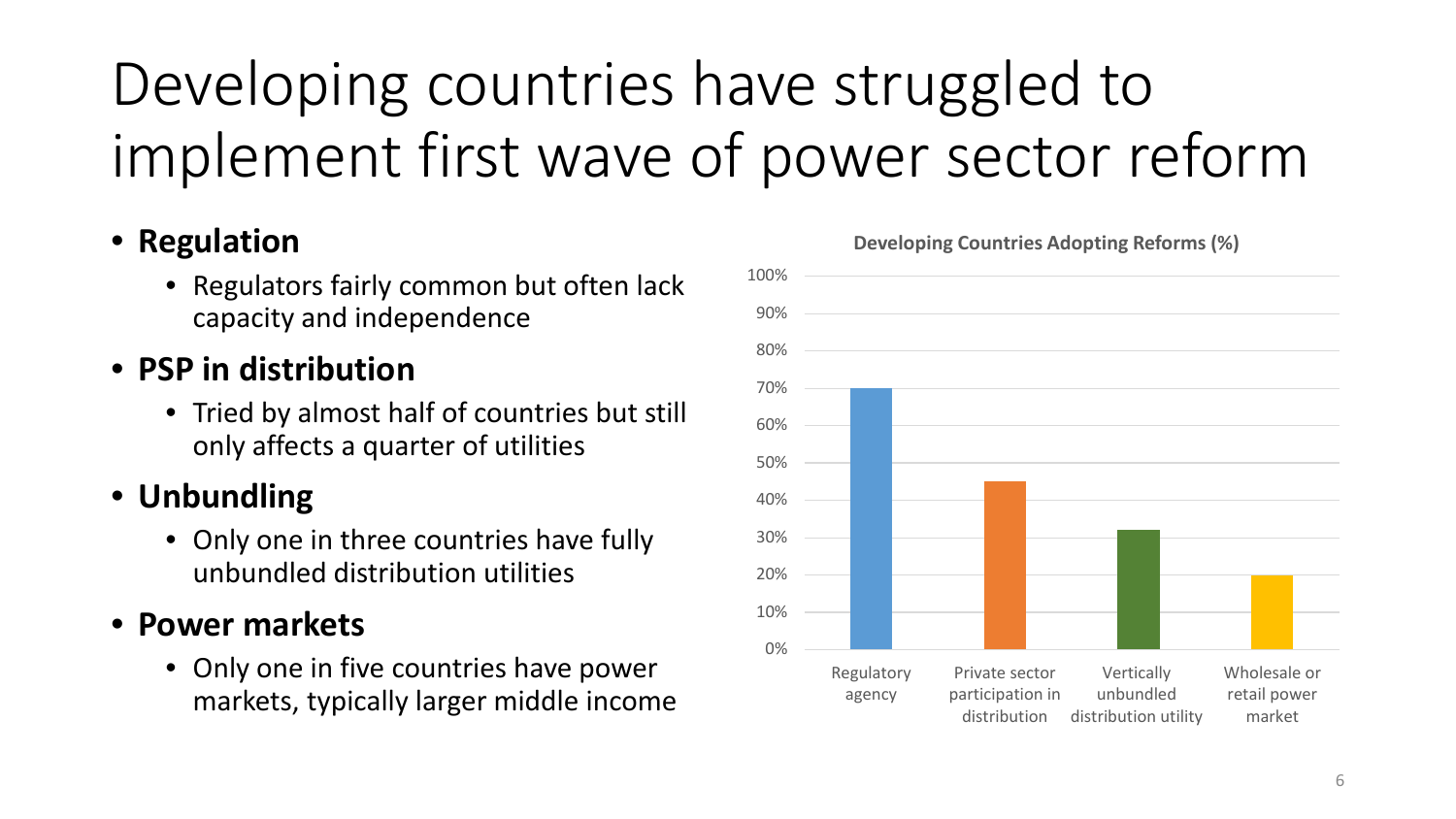# Pace of market reforms has slowed since 2005

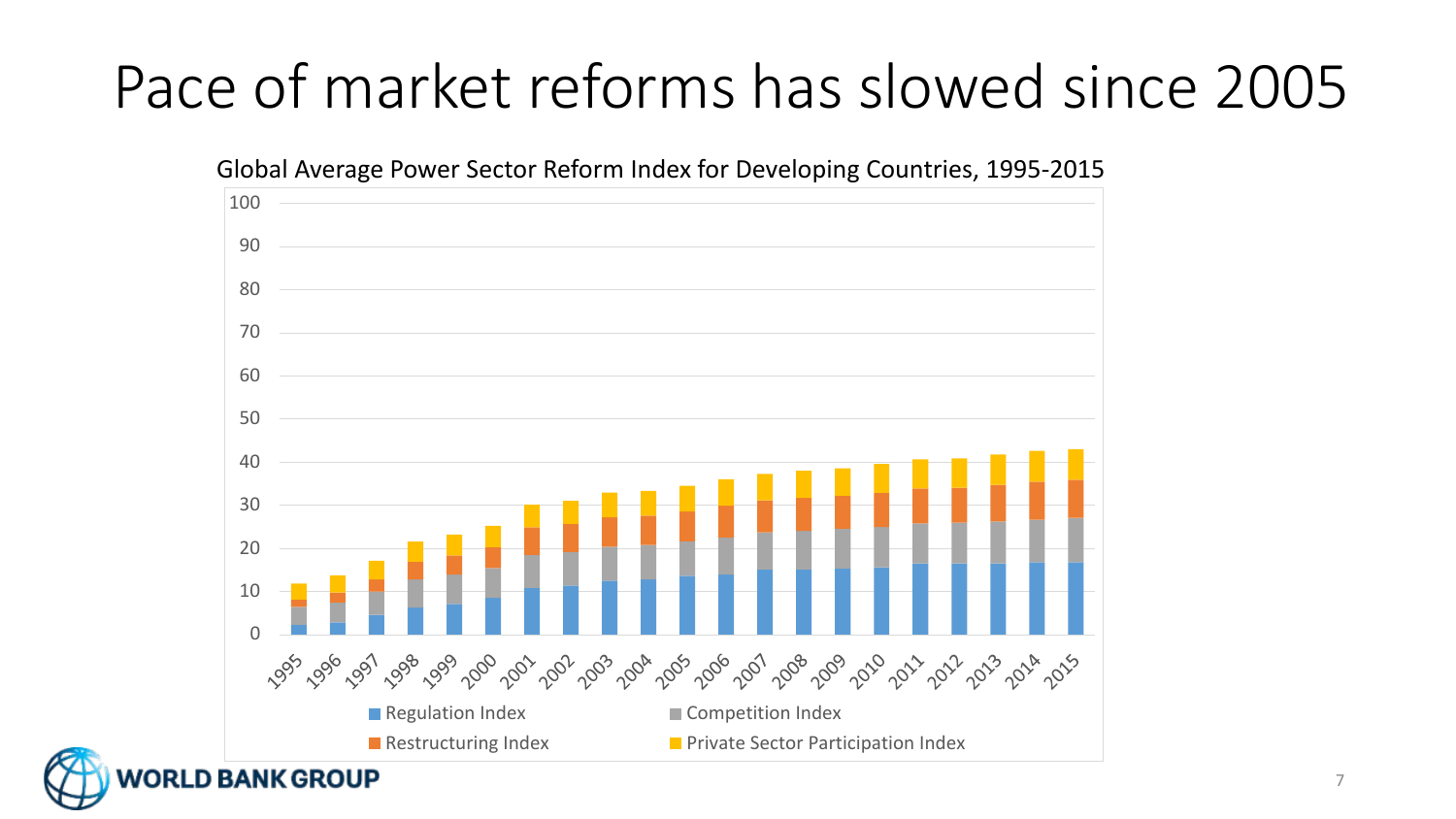### Barely a dozen developing eveloping countries score above 80  $\overline{\mathrm{C}}$  $\bigcirc$  $\mathsf{\Omega}$ dozen SCOI  $\mathcal{S}$  $\sigma$ Barely  $\overline{\mathsf{O}}$

 $\overline{\infty}$ 

 $\overline{\mathbb{C}}$ 



8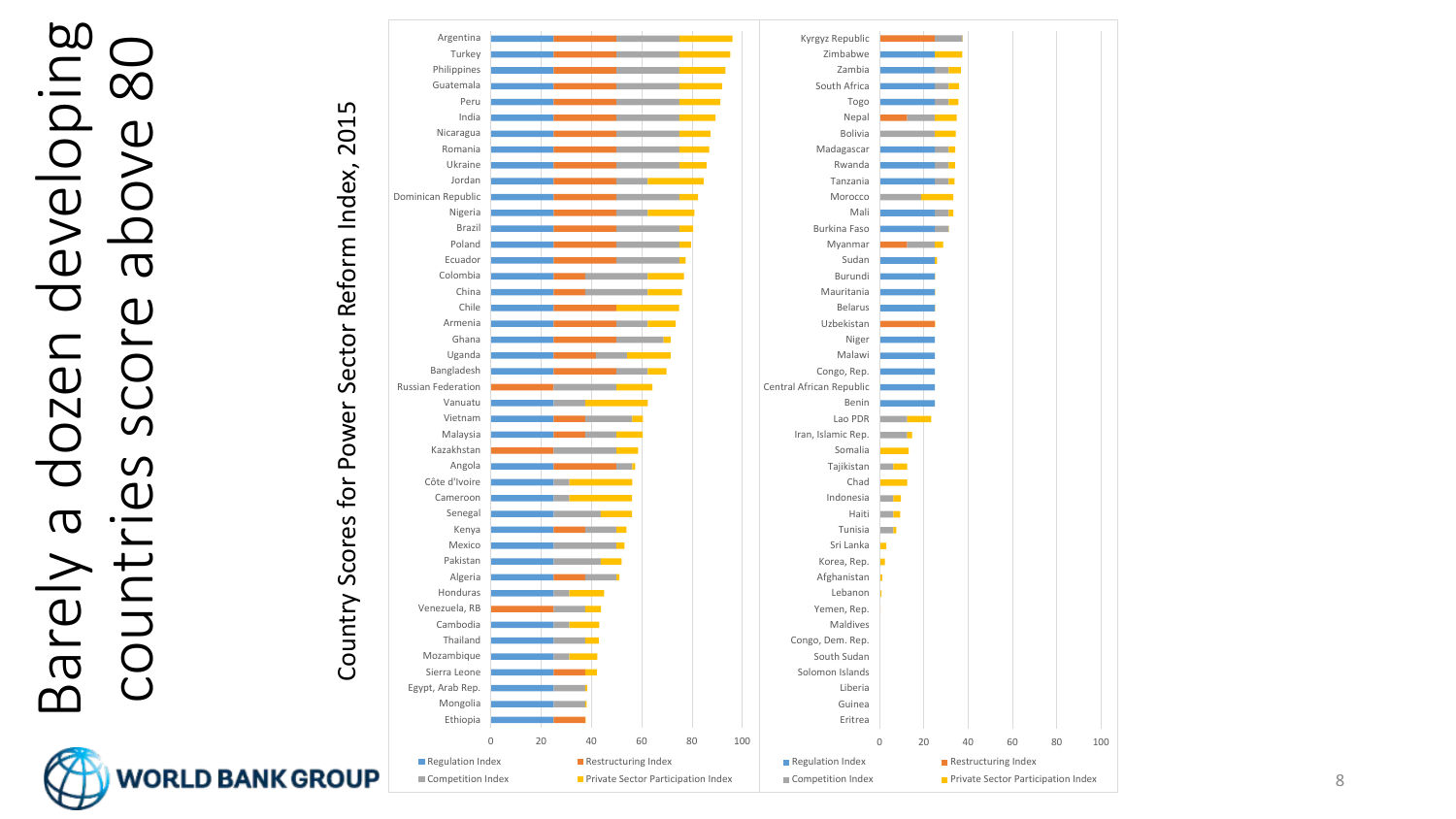# Growing political focus on rural electrification that was often overlooked by first wave of reform

- Global flat trend of rural electrification
	- $\triangleright$  High cost of grid extension
	- $\triangleright$  Affordability challenges
	- $\triangleright$  Weak incentives for utilities
- New technologies offer promise of accelerating electrification
	- Falling cost of Solar PV
	- $\triangleright$  Rising efficiency of appliances
	- $\triangleright$  Digital innovation in payment
	- Mini-grids and off-grid models



9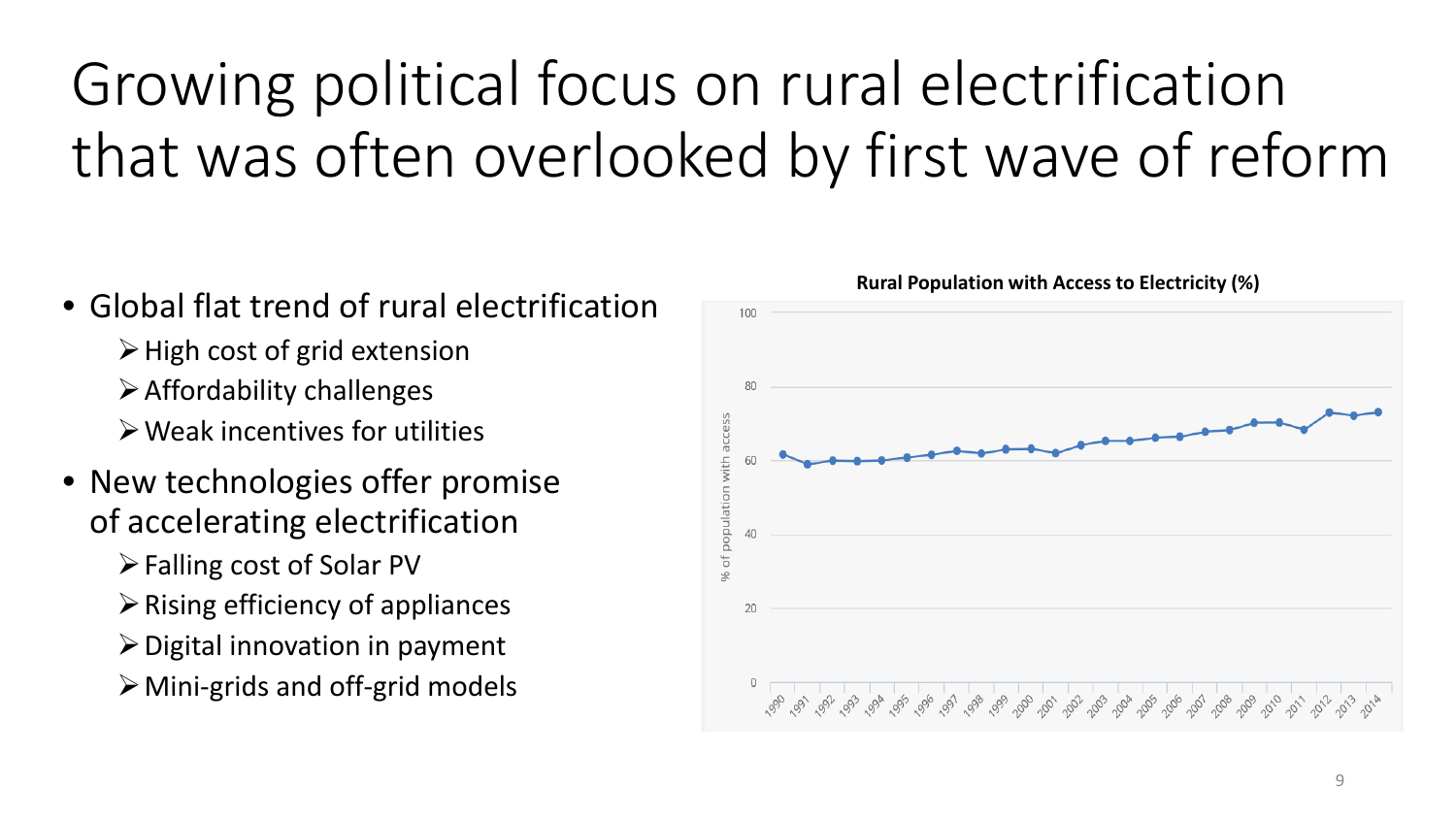The significance and impact of new technologies may differ at different stages of development

### **Developed countries**

- Context
	- Universal access achieved
	- $\triangleright$  High quality of service
	- $\triangleright$  State of the art infrastructure platform
	- $\triangleright$  Advanced stage of market reform
	- $\triangleright$  Strong regulatory capacity
- Implications
	- $\triangleright$  Potential to improve efficiency and resilience of established urban networks
	- $\triangleright$  Contingent on suitable regulatory and institutional platforms being in place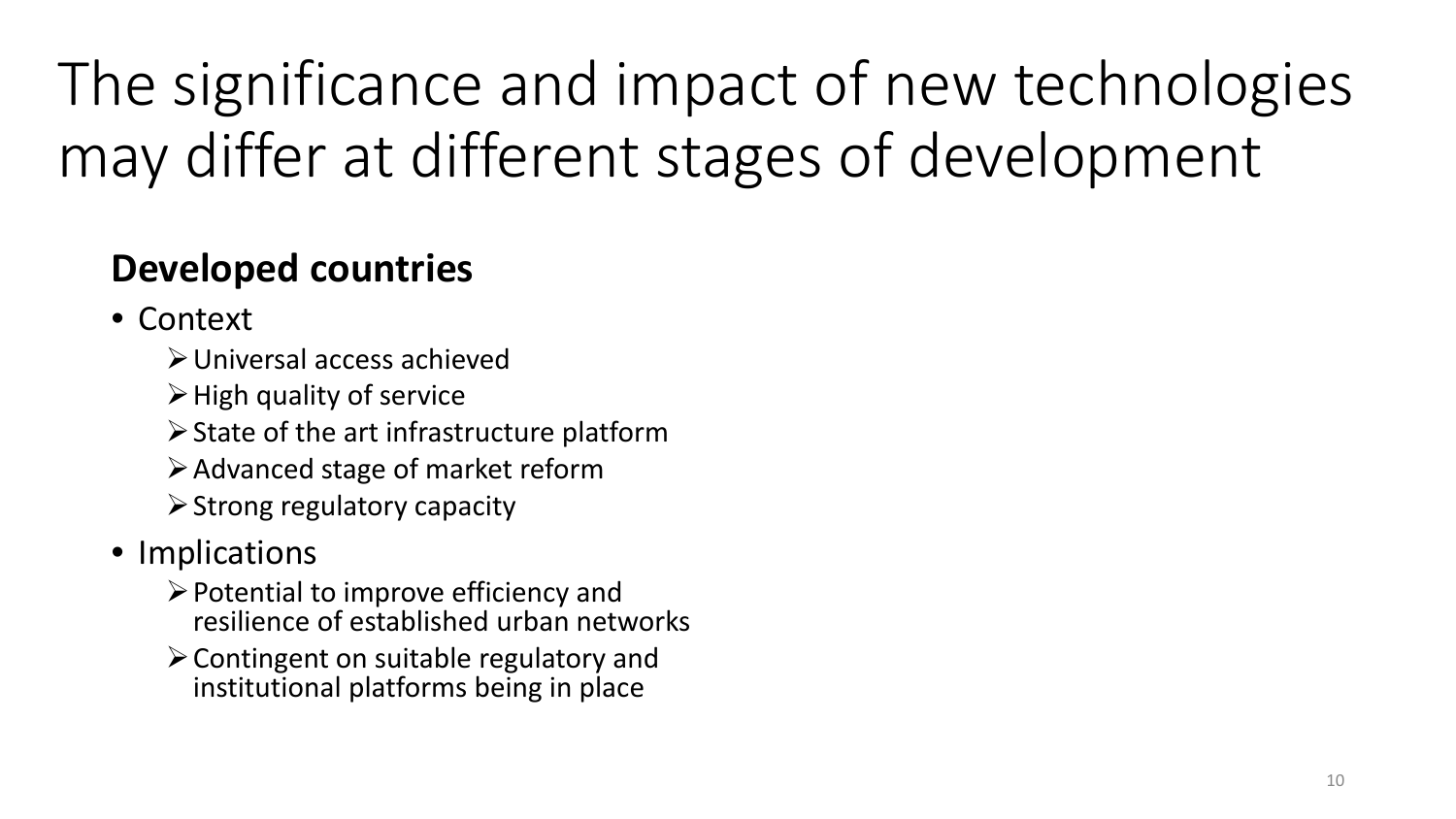The significance and impact of new technologies may differ at different stages of development

### **Developed countries**

- Context
	- Universal access achieved
	- $\triangleright$  High quality of service
	- $\triangleright$  State of the art infrastructure platform
	- $\triangleright$  Advanced stage of market reform
	- $\triangleright$  Strong regulatory capacity
- Implications
	- $\triangleright$  Potential to improve efficiency and resilience of established urban networks
	- $\triangleright$  Contingent on suitable regulatory and institutional platforms being in place

### **Developing countries**

- Context
	- $\triangleright$  Major access gaps
	- $\triangleright$  Poor quality of service
	- $\triangleright$  Deficient infrastructure platform
	- Market reforms proving challenging
	- $\triangleright$  Weak regulatory capacity
- Implications
	- $\triangleright$  Initial focus is on potential to accelerate electrification through off-grid approaches
	- $\triangleright$  Possibility to leap-frog in urban contexts where conventional grids deficient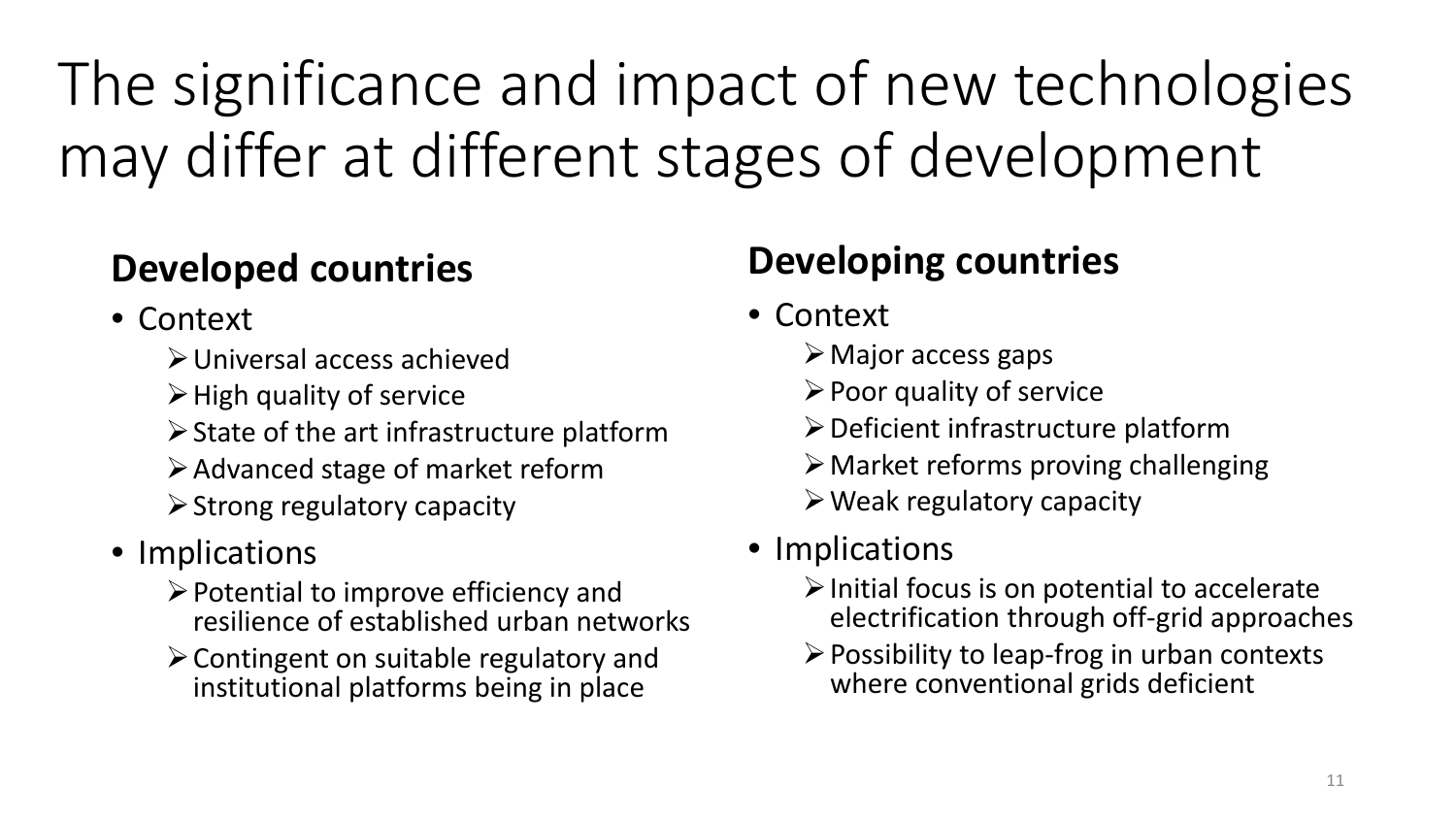# Many key policy questions remain unanswered

- Do developing countries need to complete the first wave of power sector reforms before embarking on the second wave?
- How much of a difference can disruptive technologies make in traditional state-owned monopoly sectors?
- Is the threat of grid defection in developing countries larger (due to poor quality of service) or smaller (due to subsidized tariffs)?
- Is leapfrogging to decentralized generation with storage a real possibility in developing markets? If so, is it desirable?
- How do emerging policy prescription for OECD countries need to be adapted to the developing world context?

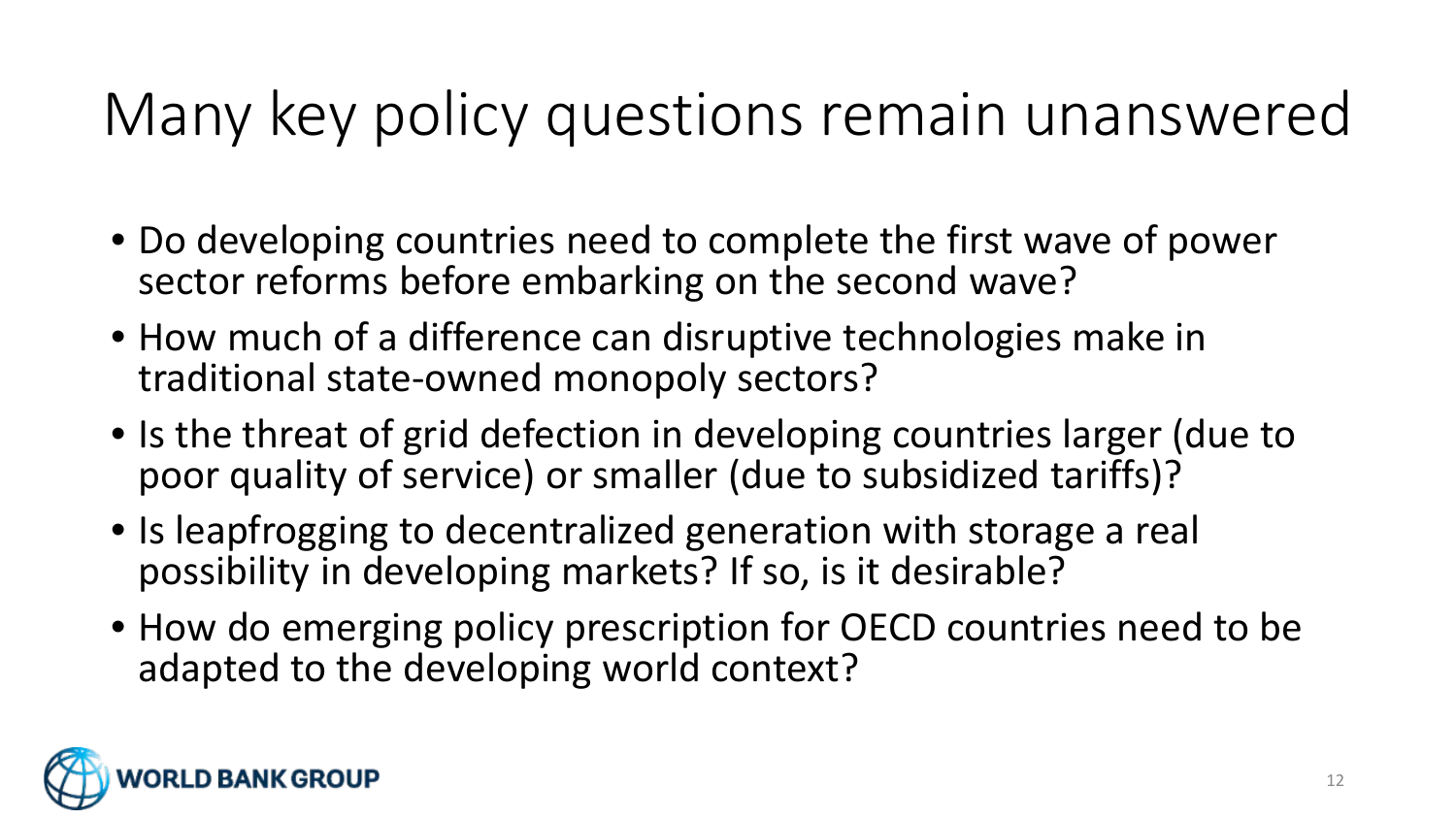### Break out into two parallel sessions

#### **#1 Smart Delivery On and Off Grid**

Moderator: Sheoli Pargal (go to room)

- **From Traditional DISCOM to Smart Utility** (Praveen Sinha, CEO, Tata Power Delhi)
- **An Emerging Distance Model**  (Christopher Baker-Brian, CTO, BBOX)
- Table discussions and report back

### **#2 Drivers of Evolution of Utilities** Moderator: Vivien Foster (stay here)

- **Utility of the Future in Developing Countries** (Pradeep Pursnani, COO, Shell Foundation)
- **Adapting Regulatory Models to Drive Innovation** (Martin Crouch, Senior Partner, OFGEM)
- Table discussions and report back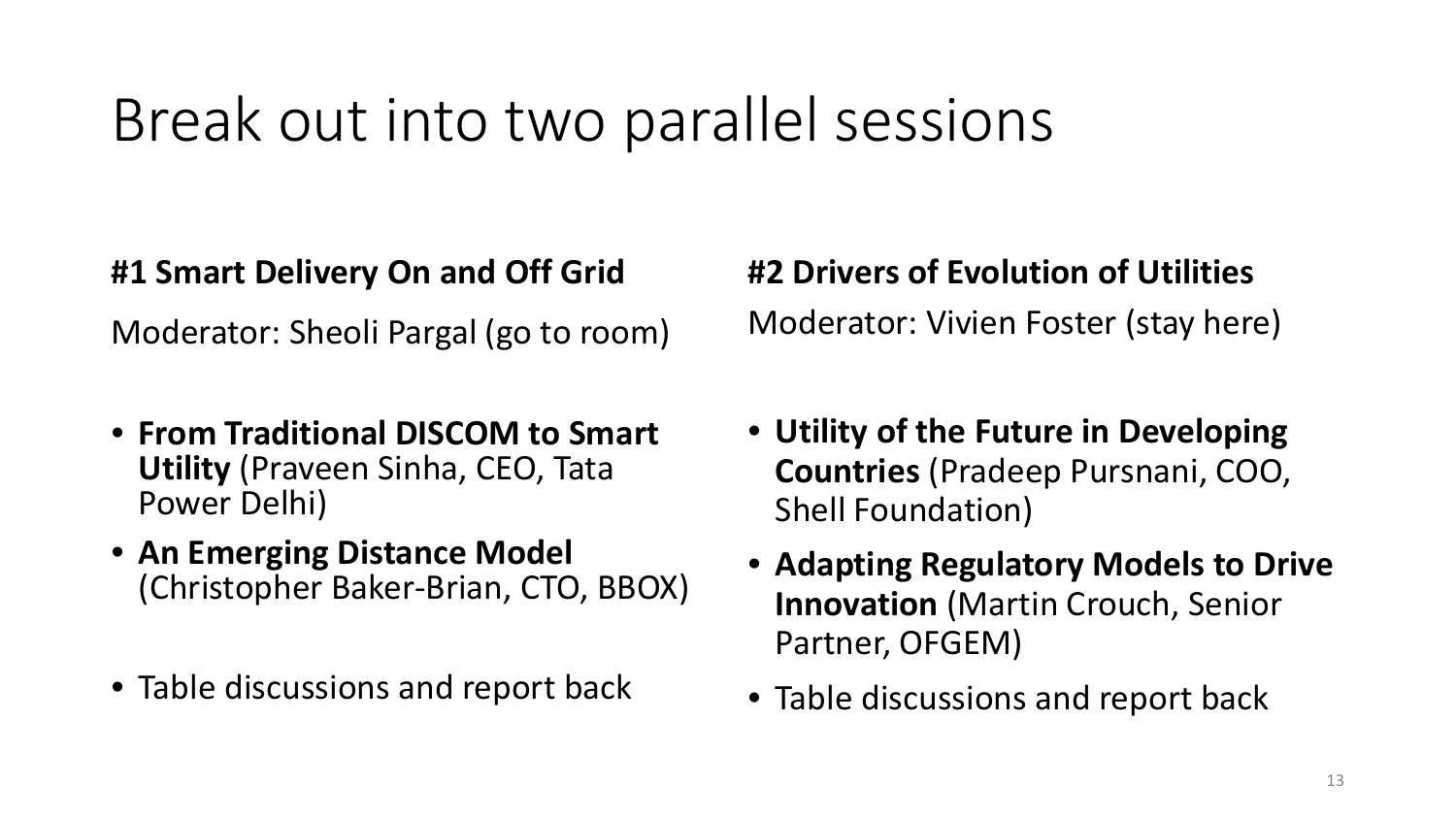# Breakout Session #2 – Speaker Bios



**Martin Crouch, Senior Partner, Improving Regulation, OFGEM**

- 10+ years at OFGEM leading numerous departments on distribution, transmission, clean energy and European markets
- Currently responsible for regulatory development and innovation agenda



**Pradeep Pursnani, Deputy Director, Chief Operating Officer, Shell Foundation**

- Since 2010, with Shell Group leading their expanding cook stoves program
- Since 2012, with Shell Foundation leading all operational programs and responsible for strategy development